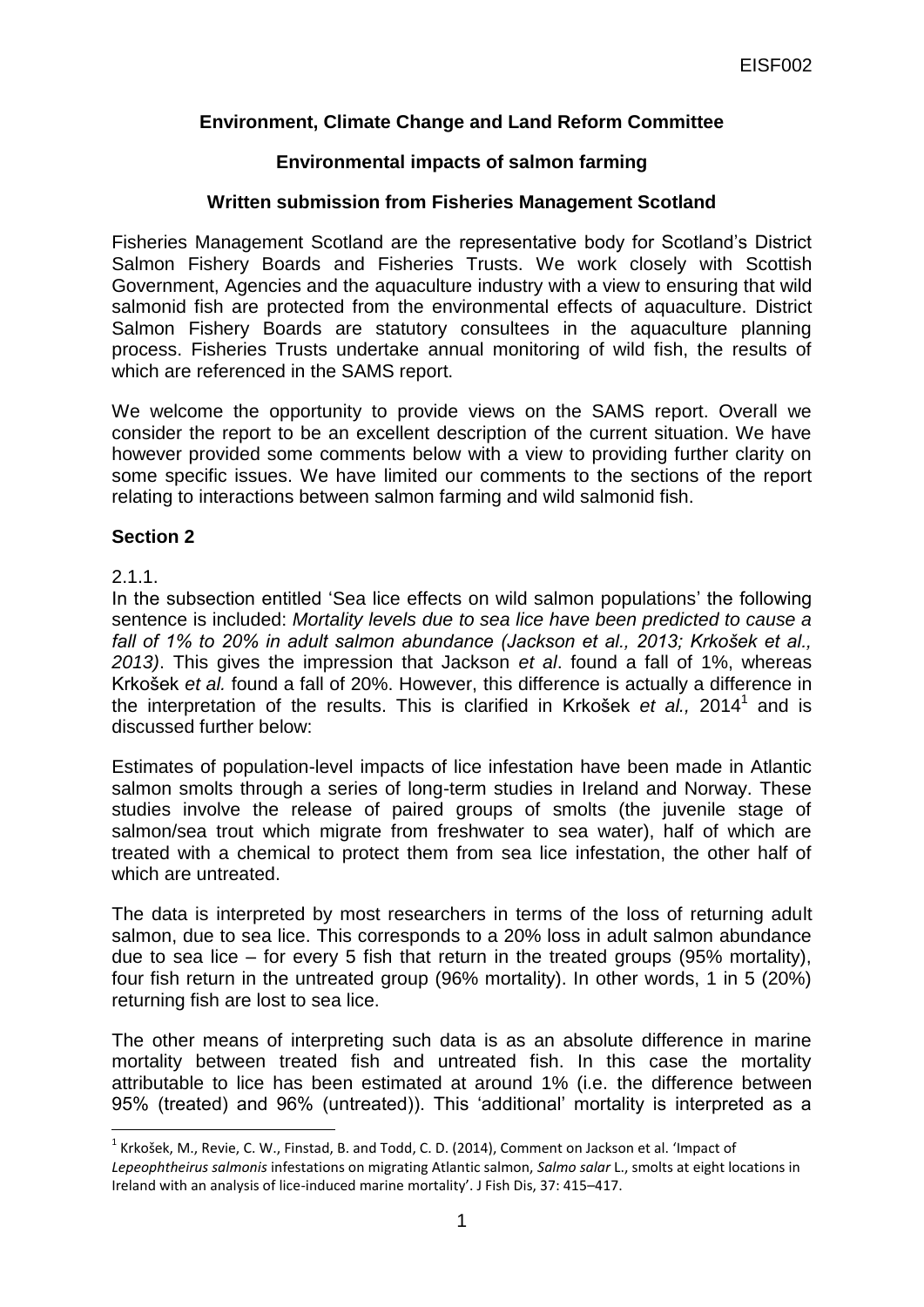small number, compared to the 95% mortality from treated groups. As far as we are aware, Jackson *et al*. are the only authors who have interpreted, and published, results in this manner.

The second interpretation has led some who wish to downplay the impact of sea lice on wild fish to question why wild fish managers appear to ignore the 95% of mortality arising from other pressures, rather than the 1% attributable to sea lice. However, it is important to recognise that the vast majority of marine mortality is a natural part of the Atlantic salmon"s life strategy - Atlantic salmon produce vast numbers of offspring precisely because marine (and indeed freshwater) mortality of juveniles is naturally high. It is also important to emphasise that the studies in question focus only on the effects of sea lice. Other pressures will affect both experimental groups of fish equally, thereby allowing the effects of sea lice to be examined in isolation. In other words, the sea lice effect is *in addition* to all other pressures.

We would also emphasise, as recognised in the SAMS report, that the 1%/20% figures quoted above represent an average effect, with considerable variation in effect over time and geographical location.

It is important to recognise that a small increase in marine mortality, due to sea lice, can result in losses of Atlantic salmon which may be the difference between a river meeting its conservation limits or not – this might be the difference between being categorised as Grade 2 rather than Grade 3, under the Scottish Government conservation measures. It is also important to emphasise that sea trout are a very important component of west coast fisheries and are Priority Marine Features in their own right.

#### 2.1.2

This section makes reference to the current legislative framework and the powers of the Fish Health Inspectorate. However, it is important to recognise that the legislative powers conferred by this legislation are limited to the health and welfare of the fish *within* the cages and cannot be used to regulate any impacts on wild fish outside the cages. This is also the case in relation to the consideration that SEPA gives when consenting biomass – the impact of sea lice from that biomass on wild fish is not considered. We note under the Nature Conservation (Scotland) Act (2004), all public bodies in Scotland are required to further the conservation of biodiversity when carrying out their responsibilities.

In the subsection entitled 'Recent changes in management', we highlight and endorse the following statement:

"*…there is no published scientific account of the basis for the setting these levels. Furthermore, it is not clear why these trigger levels are above the recommended CoGP levels requiring treatment, which are 0.5 or 1 lice per fish depending on the time of year. No data have yet been published on the results of this new approach. Therefore, it is unclear how successful it has been in keeping sea lice numbers down*."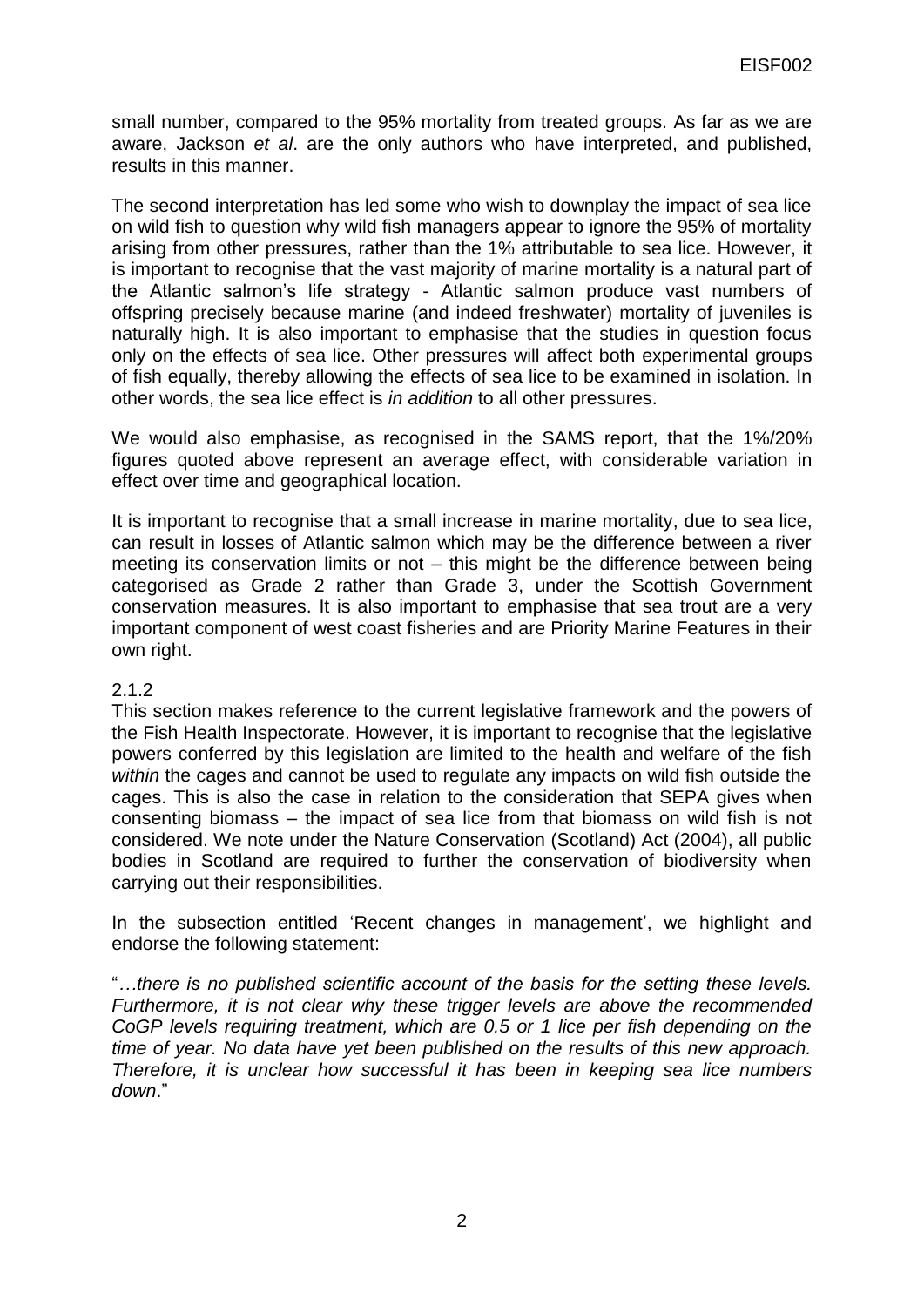# 2.1.5.

We agree with this subsection and indeed Fisheries Management Scotland and our member DSFBs and Trusts are actively pursuing many of the suggestions highlighted.

## 2.2.

We note the uncertainty surrounding disease transfer from farmed to wild fish and the technical challenges of sampling diseased fish in the wild. On that basis, assessing the extent of any impacts from disease is very challenging. We support the prognosis and mitigations included in section 2.2.7.

# **Section 5**

We believe that this section represents an excellent description of the potential impacts of escapes on wild fish. We would highlight however, that work undertaken in 2011/12 by Rivers and Fisheries Trusts of Scotland (RAFTS) in conjunction with the Fisheries Trusts concluded that 25.1% of sampled juvenile fish on the west coast of Scotland showed evidence of hybridisation between farmed and wild fish.

It is notable that in Norway, escapes of farmed fish are considered to be the greatest threat to wild salmon. This was the conclusion of the recent risk assessment of the environmental impact of salmon farming in Norway mentioned in Section 8 (Taranger *et al.*, 2015).

# **Section 8**

We note the conclusions set out in the paper and offer the following additional observations.

We would draw attention to the statement in Section 1.2. relating to the comparative number of farmed and wild fish in Scotland. "*In 2014, when Scottish production was about 179 thousand tonnes, about 48 million smolts were 'put to sea' and about 34 million salmon harvested (Ellis et al., 2016). In comparison, the stock of spawning salmon in UK rivers was estimated as about 0.6 million in 2012 (Anonymous, 2013).'*

We consider that the biomass of farmed fish within a production area is a crucial factor determining the extent of any impacts on wild fish. The potential impacts of sea lice arising from farmed fish are a function both of the number of farmed fish within an area and the number of lice per fish. We therefore endorse the statement in section 2.1.5. that: "*measures could be put in place to ensure all historical and current information on sea lice levels is accessible for independent analysis and scrutiny, thus providing the basis for the assessment of the long-term efficacy and sustainability of existing approaches to sea lice control*". However, we consider that a vital component of this information is the publication of the number of fish (rather than the weight of fish) within that area.

We consider that Recirculating Aquaculture Systems (RAS), or closed containment, have a significant role to play in the future of the Scottish salmon farming industry. Whilst we recognise that the technology is not currently ready to roll out in Scotland, we are aware that significant investment is occurring in Norway, incentivised by the Norwegian Government, and significant investment is taking place in Scotland in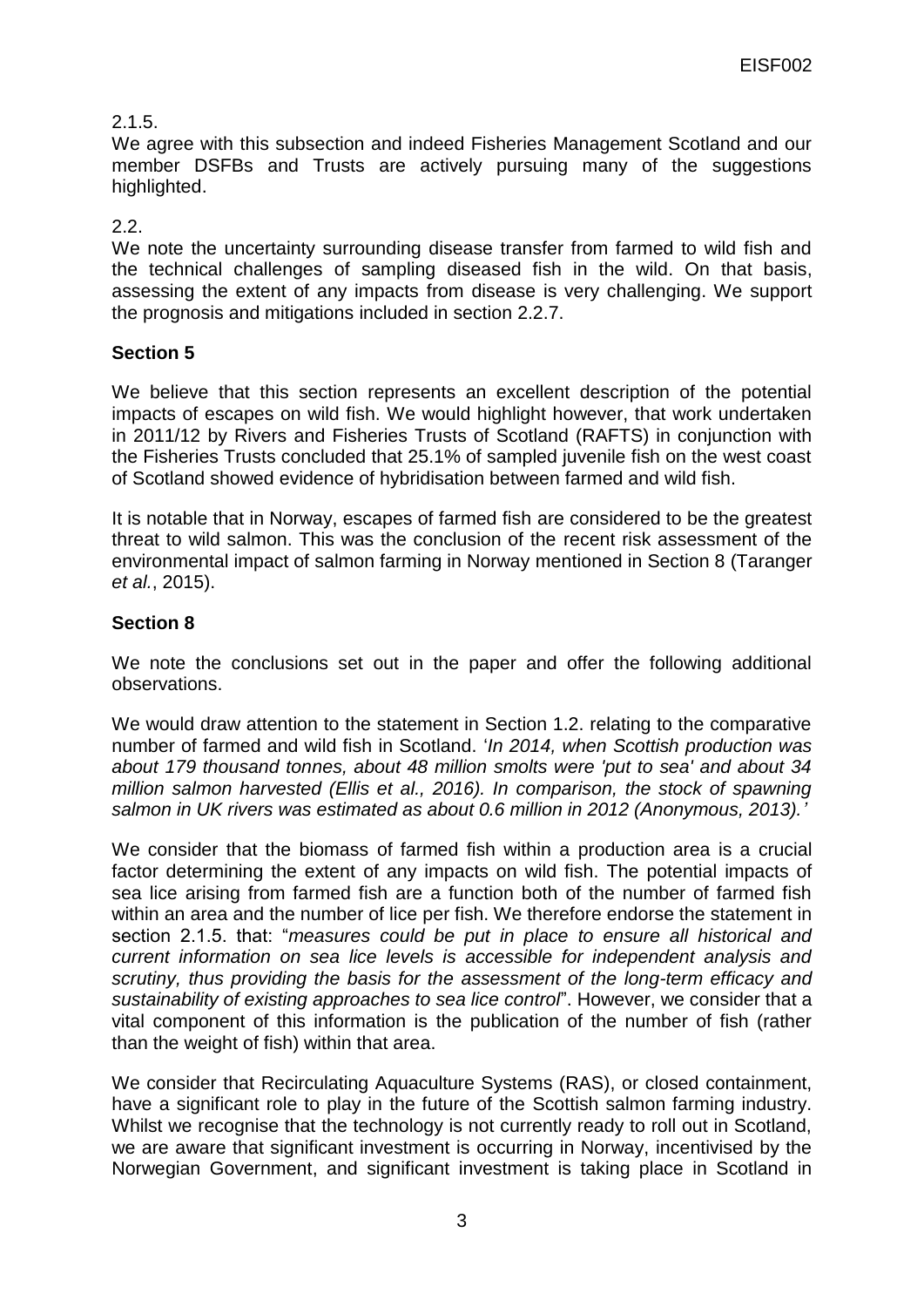closed containment production of smolts. We are strongly of the view that incentives should be made available in Scotland in order to facilitate the development of such technology in Scotland. In the first instance, a reduction of the marine phase to less than 1 year through growing fish to 1kg or greater in closed containment, and ideally incorporating fallow periods during the wild smolt run, would be a significant step forward. There is now a great deal of evidence, as recognised in Section 2 of the report, that lice levels in the environment are significantly higher in the second year of the production cycle. By harvesting fish before production moves into the second year, and fallowing the production area, there is the potential to reduce the number of sea lice in the environment to the benefit of wild fish.

We also support the suggested adaptive management approach and this is a key component of the changes that we wish to see to the planning and regulatory regime in Scotland. Fisheries Management Scotland and the Atlantic Salmon Trust recently co-hosted a workshop for local fisheries managers, salmon farmers, Local Authorities, SEPA, Marine Scotland and the Aquaculture Stewardship Council, to discuss the potential benefits to wild fish of Aquaculture Stewardship Council certification. This certification scheme includes many examples of adaptive management, including monitoring of impacts on wild fish, with a feedback to farm management. We see such adaptive management mechanisms as the only means, short of full closed containment, through which the salmon farming industry can demonstrate environmental sustainability. The regulatory system for the salmon farming industry is unusual in that there is no formal requirement for pre-application or post-consent monitoring of wild fish. This is not the case with terrestrial wind farms, marine renewable development, hydro schemes, or a range of other developments.

Our final observation is that the SAMS report, like previous reports, highlights uncertainty around the extent of several of the pressures studied. However, we would highlight the following statement which we believe to be an excellent summary of the current situation:

*However, there is a gradually emerging body of evidence, from studies elsewhere, that sea lice not only have the potential to have a negative effect on wild salmon, but that in many situations this is likely to be the case (Gargan, 2000; Finstad et al., 2000; Bjørn et al., 2001; Butler, 2002; Ford & Myers, 2008; Otero et al., 2011; Skaala et al., 2014; Vollset et al., 2014; Taranger et al., 2015; ICES, 2016; Gargan et al., 2017). With the currently high marine mortality rate for wild salmonids, and threatened status of many river stocks, any additional pressure, such as increased sea lice burdens, is undesirable, and could further erode the conservation status of vulnerable wild populations*.

A key component of EU Environmental legislation is the precautionary principle. Given the statement highlighted above, we consider that a greater degree of regulation is required to provide assurance that the aquaculture industry can operate in a truly environmentally sustainable manner.

Fisheries Management Scotland would welcome the opportunity to explore any of these issues further with the Committee.